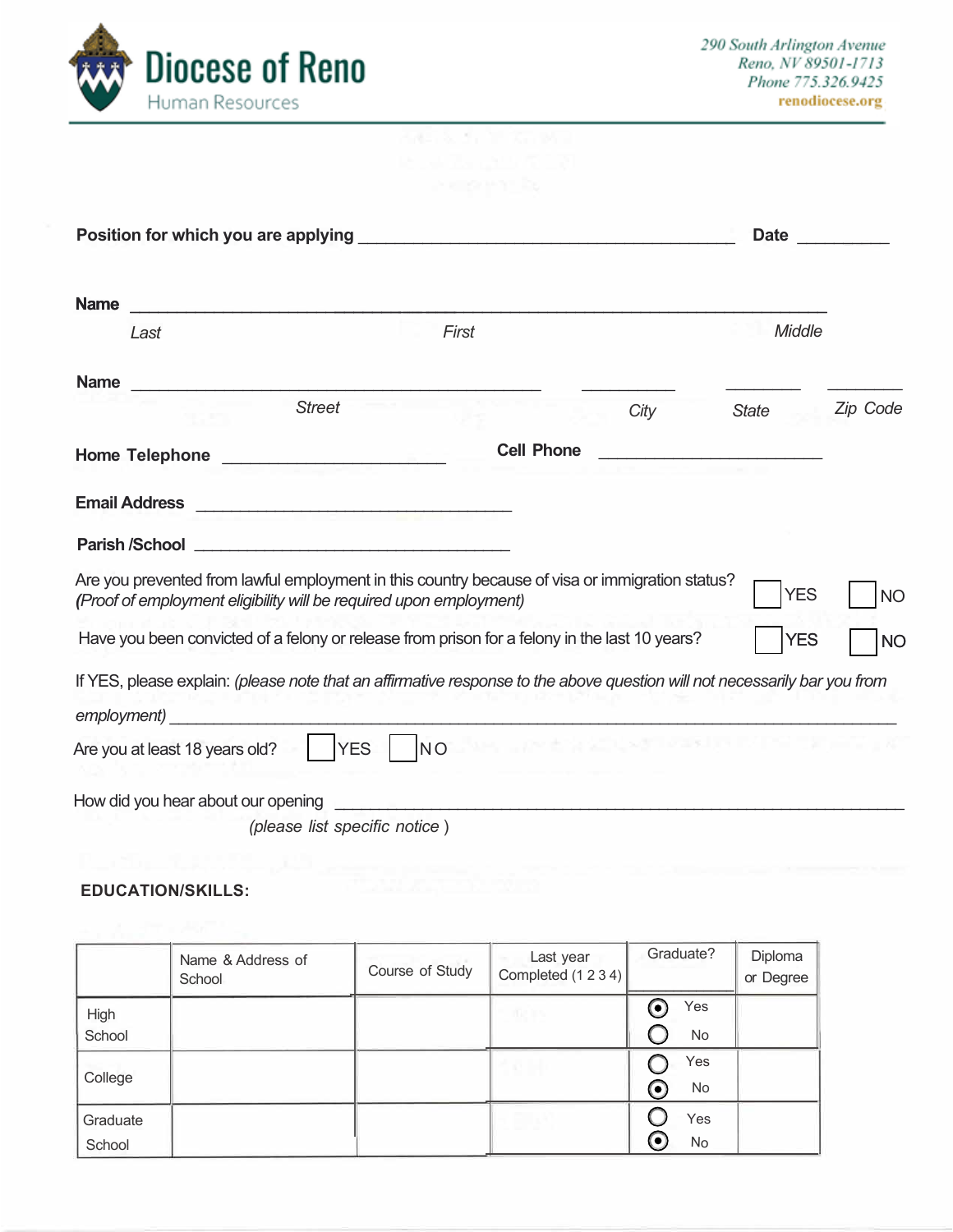We are an equal Opportunity employer and fully comply with the Americans with Disabilities Act. Accommodations for persons with disabilities will be provided unless the accommodations would place an undue hardship on the employer. Persons needing accommodations should notify the Organization.

# **Other Training/Education Skills:**

## **Previous Experience:**

Please list name, address and phone number of previous employment, military or volunteer experience with most recent first.

| Status: Volunteer Full Time Part Time                                                                                  |  |
|------------------------------------------------------------------------------------------------------------------------|--|
|                                                                                                                        |  |
|                                                                                                                        |  |
| <u> Alexandro Alexandro Alexandro Alexandro Alexandro Alexandro Alexandro Alexandro Alexandro Alexandro Alexandro </u> |  |
|                                                                                                                        |  |
|                                                                                                                        |  |
|                                                                                                                        |  |
|                                                                                                                        |  |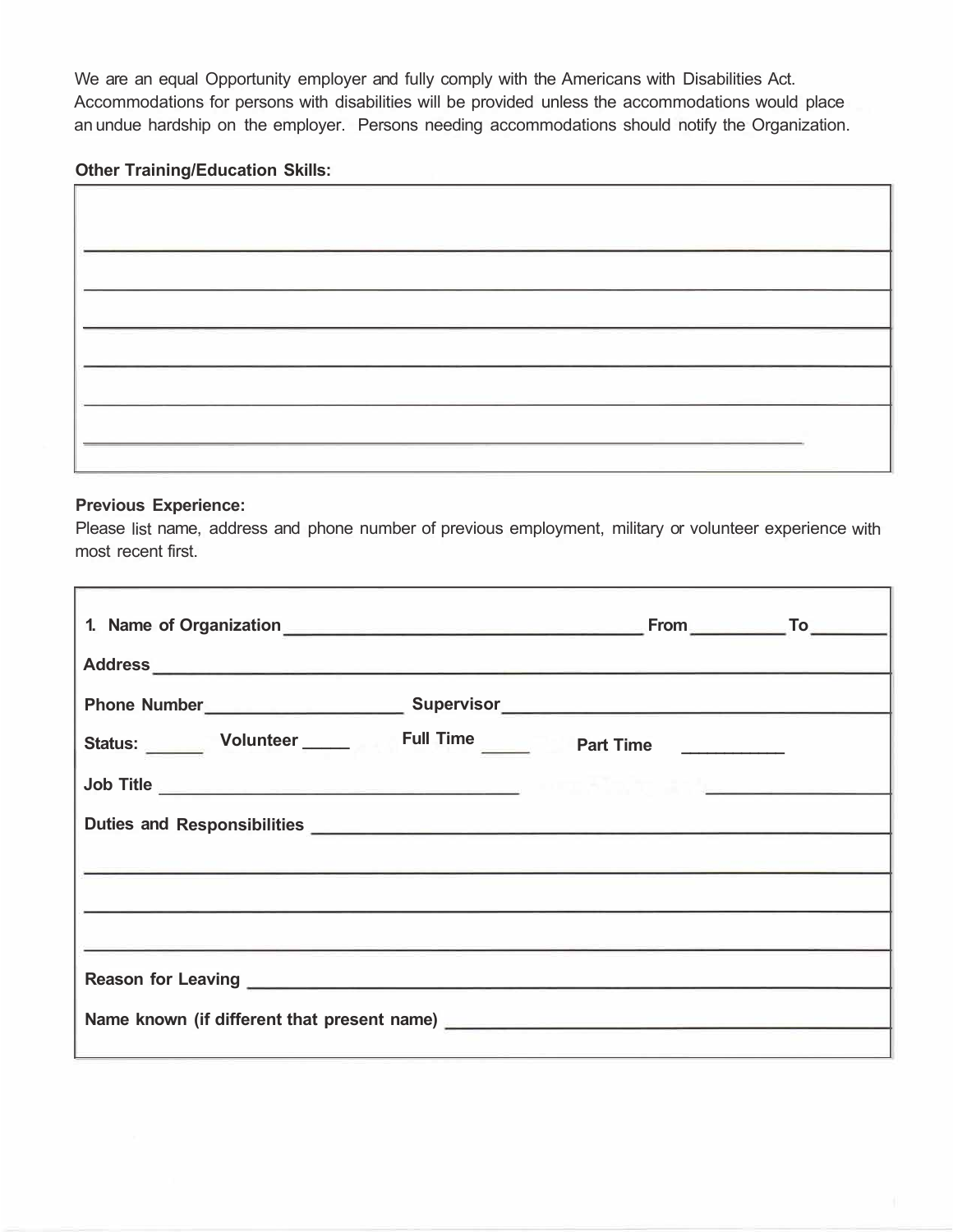| Address <b>experiences and the contract of the contract of the contract of the contract of the contract of the contract of the contract of the contract of the contract of the contract of the contract of the contract of the</b>   |  |
|--------------------------------------------------------------------------------------------------------------------------------------------------------------------------------------------------------------------------------------|--|
|                                                                                                                                                                                                                                      |  |
|                                                                                                                                                                                                                                      |  |
|                                                                                                                                                                                                                                      |  |
| Duties and Responsibilities <b>contained a manufacture of the set of the set of the set of the set of the set of the set of the set of the set of the set of the set of the set of the set of the set of the set of the set of t</b> |  |
|                                                                                                                                                                                                                                      |  |
|                                                                                                                                                                                                                                      |  |
| Reason for Leaving <u>contract the contract of the contract of the contract of the contract of the contract of the contract of the contract of the contract of the contract of the contract of the contract of the contract of t</u> |  |
|                                                                                                                                                                                                                                      |  |

| Address <b>experiences and the contract of the contract of the contract of the contract of the contract of the contract of the contract of the contract of the contract of the contract of the contract of the contract of the</b>   |  |
|--------------------------------------------------------------------------------------------------------------------------------------------------------------------------------------------------------------------------------------|--|
|                                                                                                                                                                                                                                      |  |
| Status: Volunteer _____ Full Time _____ Part Time ______                                                                                                                                                                             |  |
| <b>Job Title and Contract Contract Contract Contract Contract Contract Contract Contract Contract Contract Contract Contract Contract Contract Contract Contract Contract Contract Contract Contract Contract Contract Contract </b> |  |
|                                                                                                                                                                                                                                      |  |
|                                                                                                                                                                                                                                      |  |
|                                                                                                                                                                                                                                      |  |
|                                                                                                                                                                                                                                      |  |
| Name known (if different that present name)                                                                                                                                                                                          |  |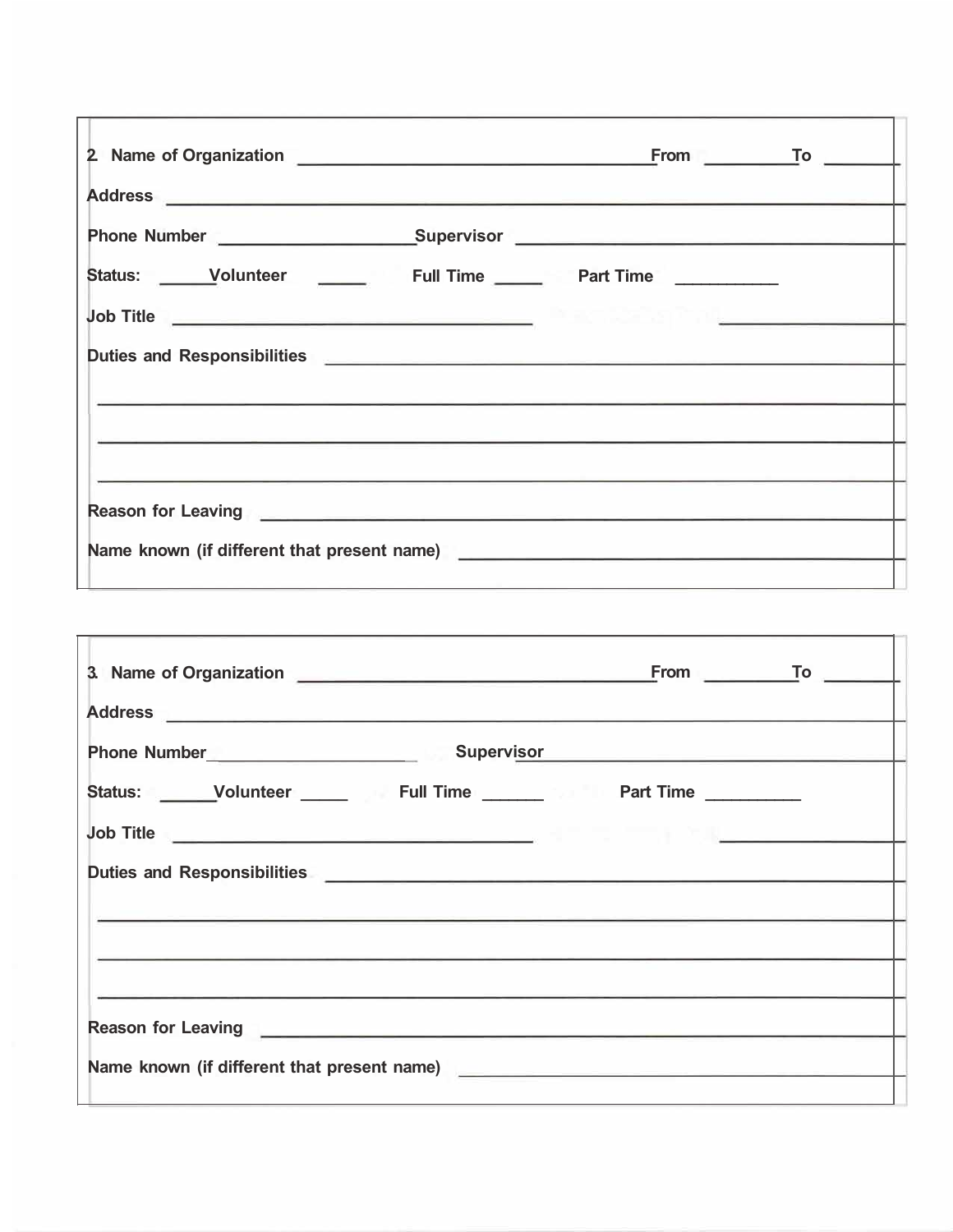| Status: Volunteer ___ Full Time ___ Part Time ____ |  |  |  |
|----------------------------------------------------|--|--|--|
|                                                    |  |  |  |
|                                                    |  |  |  |
|                                                    |  |  |  |
|                                                    |  |  |  |
|                                                    |  |  |  |
|                                                    |  |  |  |
|                                                    |  |  |  |

May we contact your present employer? VES NO (Please note that it may be necessary to contact your current employer prior to an offer of employment. If you check NO, you will be notified prior to us contacting your current employer.)

# **REFERENCES:**

Give name, address, telephone, and email of three references who are not related to you and are not previous supervisors. Please do indicate the relationship to this person.

|                |                                                                                                                | The contract of the property of the contract of the contract of the contract of |
|----------------|----------------------------------------------------------------------------------------------------------------|---------------------------------------------------------------------------------|
|                |                                                                                                                |                                                                                 |
| $\overline{2}$ | - Contract Contract Andrew Contract Andrew Contract Andrew Contract Andrew Contract Andrew Contract Andrew Con |                                                                                 |
| 3.             |                                                                                                                |                                                                                 |